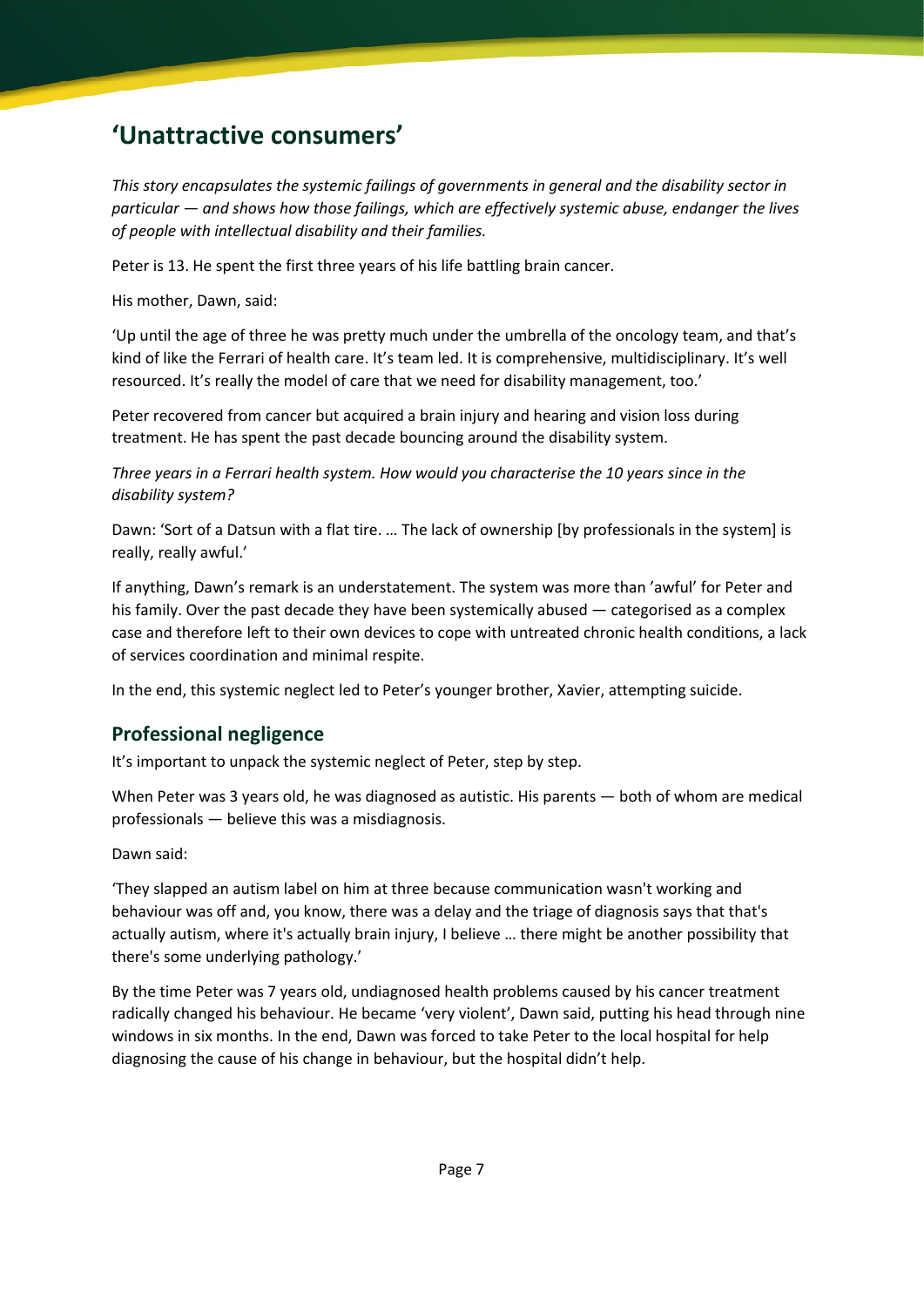#### Dawn said:

'We were told after waiting eight hours that no one would be coming because it was neither neurology nor oncology, so we'd have to go home, at which point the psychiatrist, who we saw in the community … managed to do a deal with someone working at the hospital to get us admitted over the course of the weekend. We were told to call an ambulance if things escalated.

'So, we were admitted as a psych patient, that's the only way we could get into the hospital, as a psych patient for a week, and he was sedated to his eyeballs and nobody came to examine this child until I insisted we weren't leaving until he was examined and someone [after five days in hospital] sent a junior registrar down to do a cursory look over him and couldn't find anything wrong. We were discharged.'

Two weeks after the hospital stay, Peter's face ballooned.

Dawn said:

'He had three septic teeth. Then they operated on it as an emergency and we were discharged and six weeks later the face started to get red and painful again and the behaviour started to escalate and I wrote to the specialist, the dentist, and said, "Like, I think we still got this problem," and she sent me this message back and said, "Well, you know what, these kids get these problems."'

Dawn sighed as she remembered the dentist's dismissal of Peter's suffering. She said the three teeth that caused his violent behaviour were black and crumbling when they were extracted.

Peter spent the next year bouncing between dentists and specialists. He is now 13 years old and has chronic dental problems. Dawn said Peter's behaviour escalated whenever he was in pain. When that happened, Dawn locked herself in a room with Peter's 11-year-old brother, Xavier. She said:

'If he's really kicking off … we'll lock ourselves in his [Xavier's] room until things have calmed down a bit, because we've, we've pretty much set up the place so that we can remove ourselves and he can't do too much damage and he's safe — you know what I mean? But we can't, certainly can't, lock him away, and I wouldn't want to, but we actually need to be able to remove ourselves if there's a problem. …

'Two weeks ago, they had to call the police because my husband was working and he [Peter] had me by the throat. He smashed my head into the wall, but he was holding his face. And, you know, Nurofen and Panadol used to work quite well with him, but it's becoming less and less effective. …

'It goes from zero to 10 very quickly. I mean, he does have a frontal-lobe injury … [but] we will have weeks where he's really good. Like, just beautiful. And he'll be singing and happy and joyful and there won't be any single incident. And then we'll go into this frenzied — like, attacks on people where we need two big male support workers to take him out for community access. ... It's such a change, an extreme change in the child, and it always coincides with holding his face and waking up in the middle of the night.'

## Lack of training

For Dawn, managing her son's medical appointments has become a full-time job, including multiple visits to hospital emergency departments.

She said: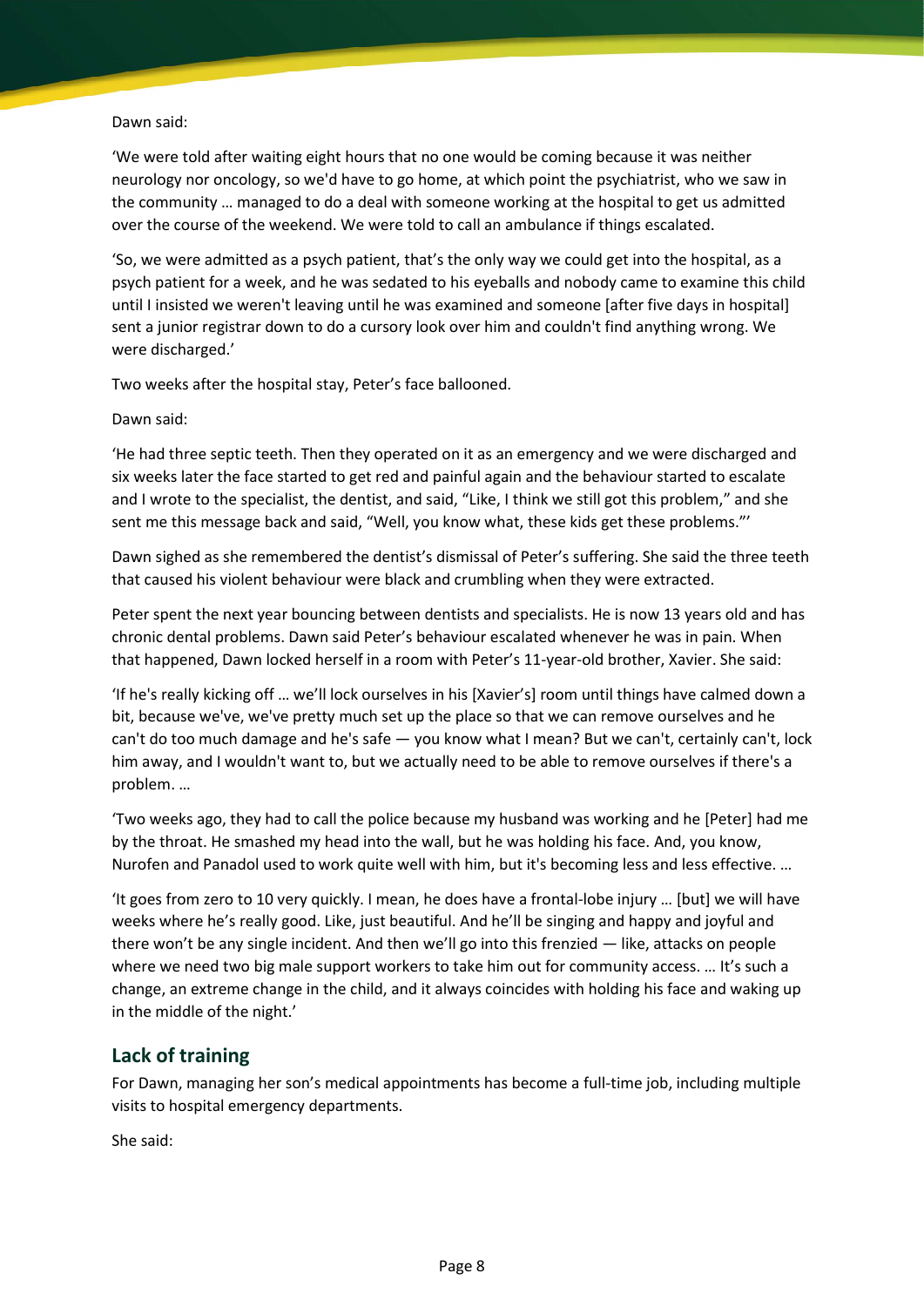'It's happened to us a few times where we've just been put in a waiting room waiting for a specialist for hours at a time with him physical and the doctor will come and will push his computer on a little trolley to take a history, but he'll stand between us and the door with his back out the door so he doesn't get hurt. But they're happy to leave me there on my own with this child who's belting me. How can you say that that's okay in terms of health intervention?

'I think there's the presumption that it's not pain and suffering. It's behaviour. Even though you can say to them, "This is not what he is usually like and this is an escalation in his behaviour." … I come from a nursing background. My husband's a doctor. I know that sometimes you don't have the answers to manage this. And I know, certainly in nursing training, they don't have any training, disability training, anymore. We used to have specialist disability nurses and they would go down a disability stream of education. … The under-skilling of nursing and health care professionals in these situations is really obvious. …

'The frustration for us over this whole process is the lack of ownership and the lack of team coordination. Yeah, it's like the buck stops with nobody.'

What you're talking about, then, is really a sink-or-swim system of healthcare for your son?

Dawn: 'Yes. … And going forward it's going to be harder and harder to manage that because he is quite physical and you know, in some of my reading I came across his awful turn of phrase that stuck with me forever, but I think it probably, you know, probably reflects the attitude — "unattractive health care consumers". ... They are time consuming, they're expensive and they're difficult to manage and difficult to get a resolution out of, and I think that's where someone needs to have a really good look at how we deliver health care, because it serves no one well if people are developing chronic illness because of neglect. … What I think would be really important, and I think it would probably eventually be cost effective to the government, was actually: each person with a complex disability falls under the management of a team and that team will manage that person from, you know, their childhood, too.'

Currently, Dawn said people with disability fall through the system's cracks unless they have the support of a strong family or advocates:

'It's up to the parents to push really hard. … I just always worry about the people who are too tired or don't have the language skills or English skills or can't be bothered. Or a single mum with two or three kids on the [autism] spectrum. How are those people managing? ... It's kind of almost an elitist thing. … If you don't fight hard in your corner, that person will rot.'

#### Restrictive practices

The system's bureaucratic methods make life much harder. For example, Dawn said, documenting the restrictive practices required to manage her son's escalating behaviour required multiple interactions with doctors, specialists, and panels:

'We're really struggling with our behaviour clinician at the moment. He's not really available. … He was due to redo our behaviour support plan … and he's gone on leave without it finished.'

As a consequence, Peter had not been able to have a break away from home for a year.

Dawn said:

'We had an incident report two weeks ago where – we've got a dog and [Peter] went to sit on the dog and the support worker redirected him … and put in an incident report, mistakenly thinking